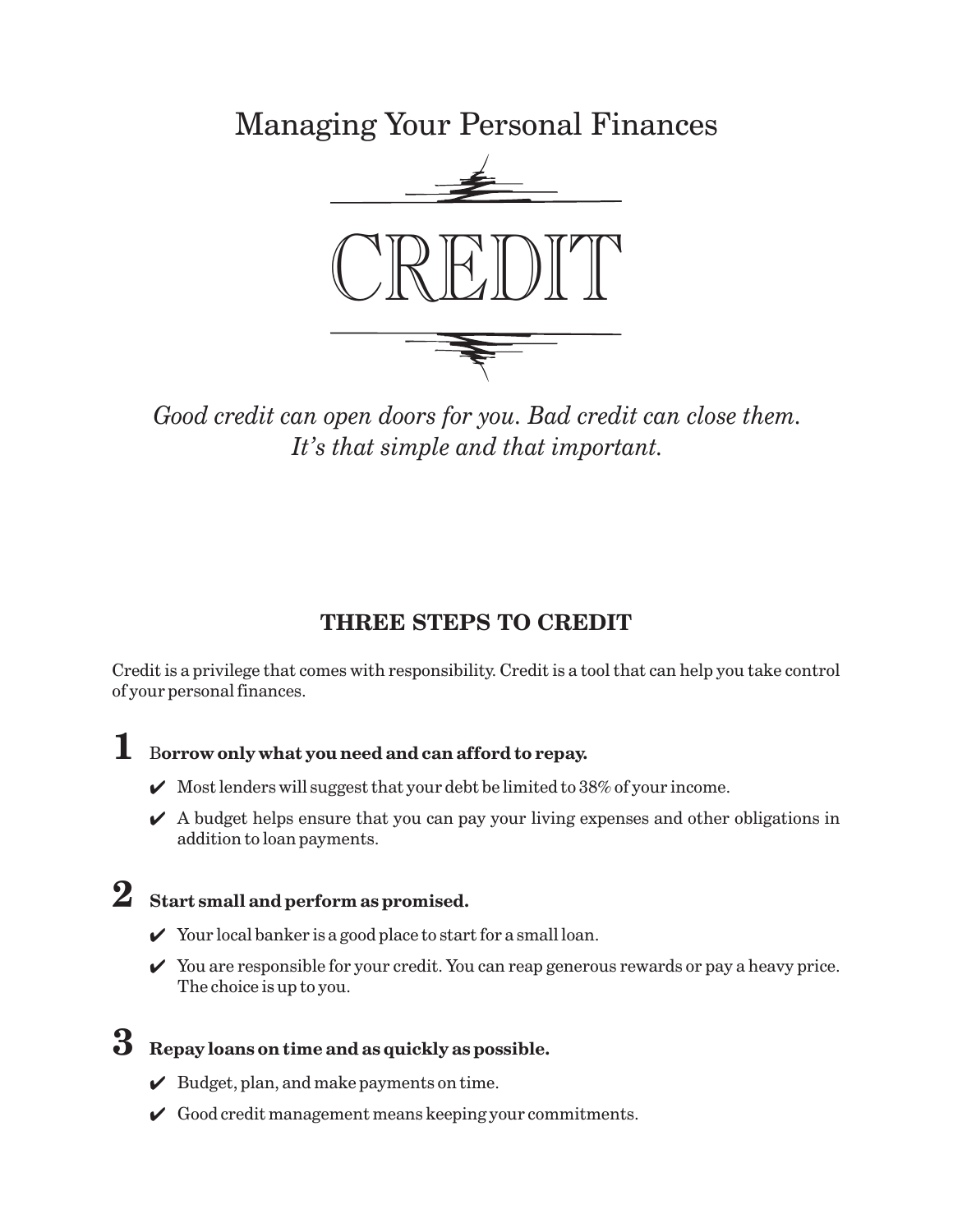## **GETTING STARTED**

This booklet will explain credit in general, identify some of the ways you can borrow money and manage debt, and offer some warning signs of too much debt.

#### *"Use credit wisely as a tool to help you reach your goals."*

Whether you are just getting started or already use credit, it is always best to have a plan:

- ? Do you know how you are spending your money now? Our BUDGETING booklet can help. It includes worksheets so you can write down your income and expenses.
- ? Are you saving part of your income? Our SAVINGS booklet can help you set goals and make a plan.

Budgeting, saving and the wise use of credit are the tools needed to achieve your personal financial goals.

## **CREDIT IS A PRIVILEGE**

Credit is a privilege and should be used to enrich your life, not impoverish it. Reputable lenders review the following items when extending credit. These are referred to as the "Three C's of Credit".

- CHARACTER is defined as moral integrity and reputation. Lenders look for signs of **>** stability and reliability. They review past bills and how they were paid. They also look for stability in employment.
- CAPACITY Lenders take into account your current debt. They need to be certain that, **>** based on your income, you are able to take on more debt.
- CAPITAL A lender may require that your capital (assets) secure the loan. Capital may be **>** any property that you own, such as your house, your car, or your savings bonds.

## **YOUR RESPONSIBILITIES**

Credit provides an opportunity to buy now and pay over time. For the use of this convenient tool, lenders will charge interest that must be paid in addition to any money (principal) you may borrow.

**It is your responsibility to manage your debt and keep your commitments.** If you use credit, it is critical to understand the reality of repaying your debt until you fulfill your obligation.

For most people, credit provides an opportunity to purchase a car or home. It is important to understand that a poor or unsatisfactory credit history can mean being denied a loan for these and other important purchases.

**Being responsible means choosing the right type of credit tool that best meets your needs. Interest rates, terms, and conditions will vary and depend on many factors. It is your responsibility to gather information and make decisions that are best for you.**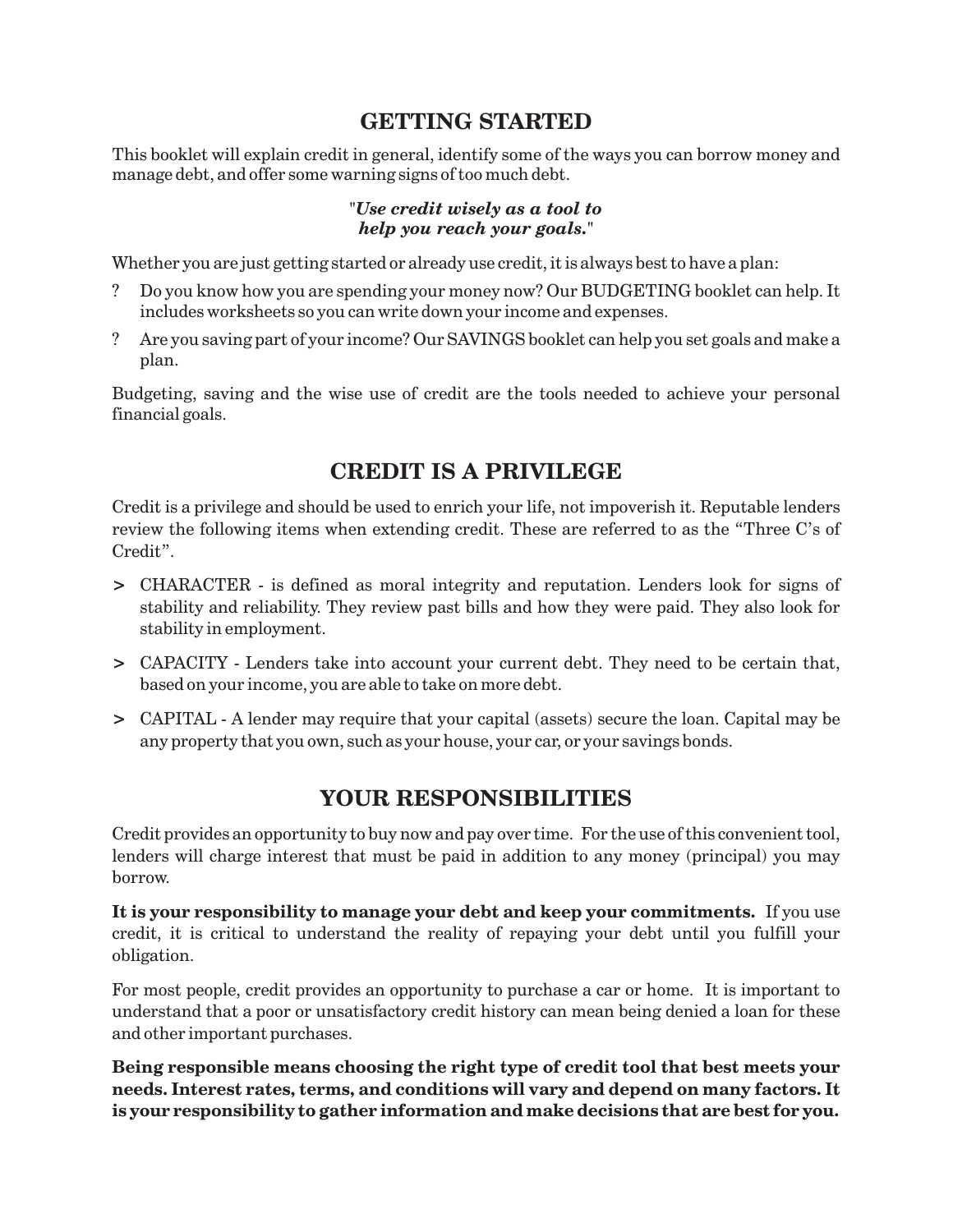Let's look at some general information about credit.

## **SECURED CREDIT**

**Secured credit is protected and backed by the value of your property (collateral).** If you fail to repay a secured loan, the lender has the right to repossess and sell the collateral to recover what is owed. This type of loan usually carries a lower interest rate than unsecured credit.

### **SECURED LOANS**

An  $\bm{\text{automobile loan}}$  is typically offered for 36, 48, or 60 months, with a fixed interest rate and a fixed payment schedule. The interest is not tax deductible.

A (first) **mortgage** is a loan secured by a home. Typically these are 15-30 year loans and have either fixed or adjustable interest rates.

Normally, interest paid on a mortgage is tax-deductible. A mortgage is the largest and most important loan that most of us obtain in our lifetime! It is very important to discuss with your local banker the kind of mortgage that's best for you, and the amount you can afford.

A **home equity loan** (sometimes called a second mortgage) is a way of borrowing money against the equity in your home, that is, the difference between the value of your home and the amount you owe on your mortgage. Interest rates on home equity loans are usually higher than on first mortgages and the interest is tax deductible.

Many people use this type of loan to consolidate and pay off other debts, make college tuition payments, or remodel or renovate a home. Remember that because this loan is secured by your home, if you fail to repay this loan, your home may be at risk.

Some banks offer a **secured credit card**, which allows you to use a credit card that is backed by a savings account. Once you build up a credit history, you might switch to an unsecured credit card.

### **ABOUT SECURED LOANS**

- $\mathcal V$  Most loans are offered for fixed amounts and the loan amount is given to you in one lump sum.
- $\blacktriangleright$  The length of time you will be given to repay the loan is usually determined at the time the loan is given. This amount of time is called the "life" or term of the loan and is expressed in months or years.
- $\mathcal V$  Payments are normally set at a fixed amount for the "life" of the loan until the loan is repaid in full. Your payments will include interest charges plus part of the balance (principal) due.
- $\checkmark$  Normally you can pay off a loan early. But check first, some may have an early payoff penalty fee.

*"Your local banker is a good place to start for a small loan. If you are not able to obtain credit in your name only, your banker may suggest that a relative or friend with a good credit history co-sign a loan agreement with you. The co-signer guarantees that he will repay the loan if you do not. "*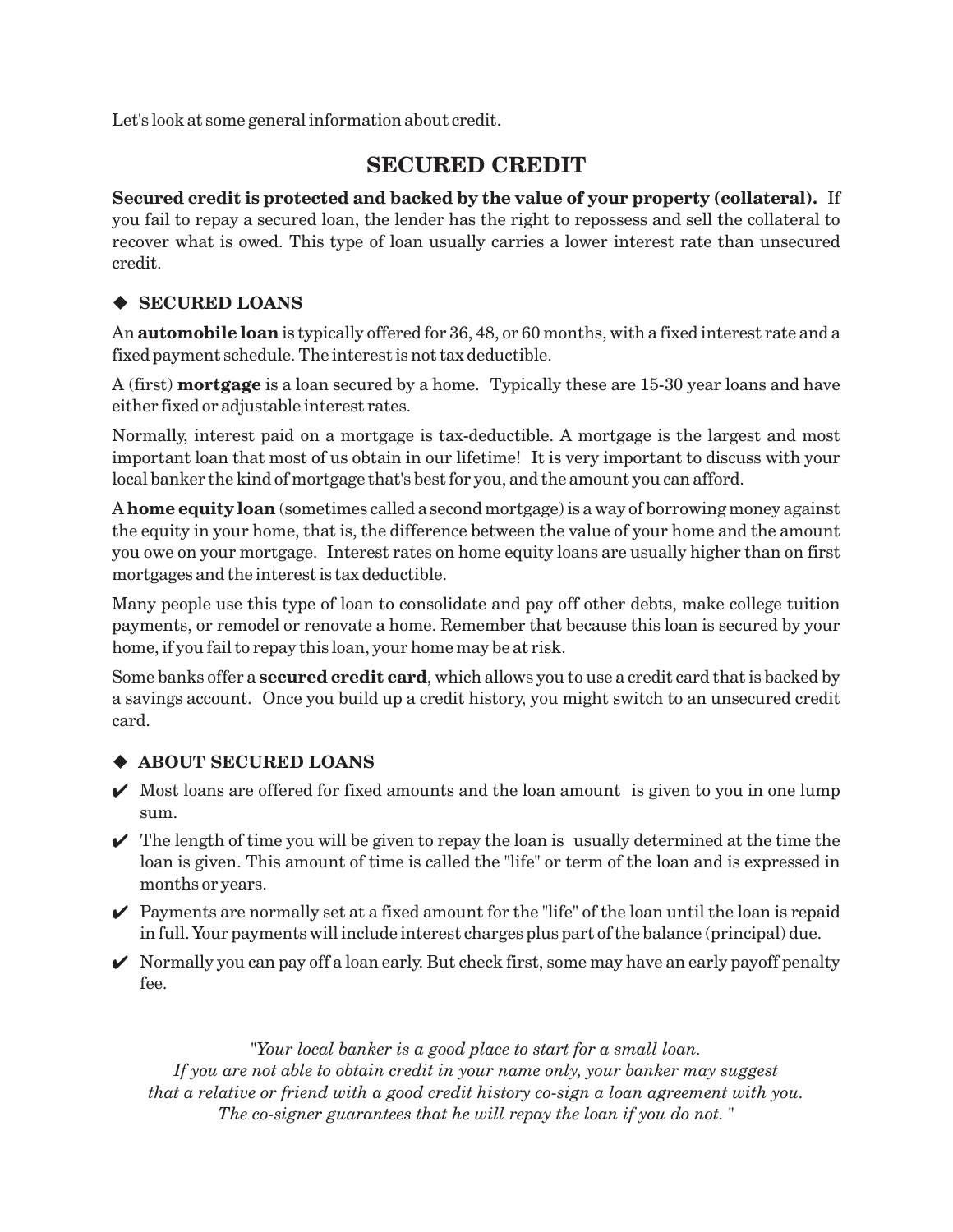## **UNSECURED CREDIT**

**Unsecured credit is <u>not</u> backed by collateral**. Because risk to the lender is higher, (they have no way to recover a loss if the loan isn't repaid), the interest rate is usually higher than the rate for a secured loan.

**The most common type of unsecured credit is a credit card** . In general, interest rates are higher for credit cards than for loans. Credit card interest is not tax-deductible.

### **ABOUT UNSECURED CREDIT ( ) CREDIT CARDS**

- $\blacktriangleright$  A credit card comes with a credit limit. You may use this amount over a period of time, you may use it all at once, or you may choose to keep the credit as "buying power" to be available as needed.
- $\mathcal V$  Most credit cards offer a period of time (a "grace period") when you may use the credit before interest is charged.
- $\checkmark$  You may pay the full amount due at any time. If you do not pay the full amount, monthly payments ("minimum monthly payments") are usually required, based on a percentage of the full amount.
- $\checkmark$  You may pay more than the minimum payment due, which will reduce your remaining balance and lower the amount of interest you will be charged on your remaining balance.
- $\checkmark$  If no payment is made by the due date, you will be charged a "late fee."
- $\checkmark$  Fees and interest charges vary between credit card issuers. Some cards charge annual fees for the privilege of having the credit card or higher interest rates for special benefits and programs. (Choosing the card that best meets your needs is your responsibility).

### ◆ A CREDIT TIP:

*"Obtaining a gasoline company card is a good way to start using credit. Because most gasoline companies require that you pay your balance in full each month, you will not be charged interest, and you will be establishing a good payment history."*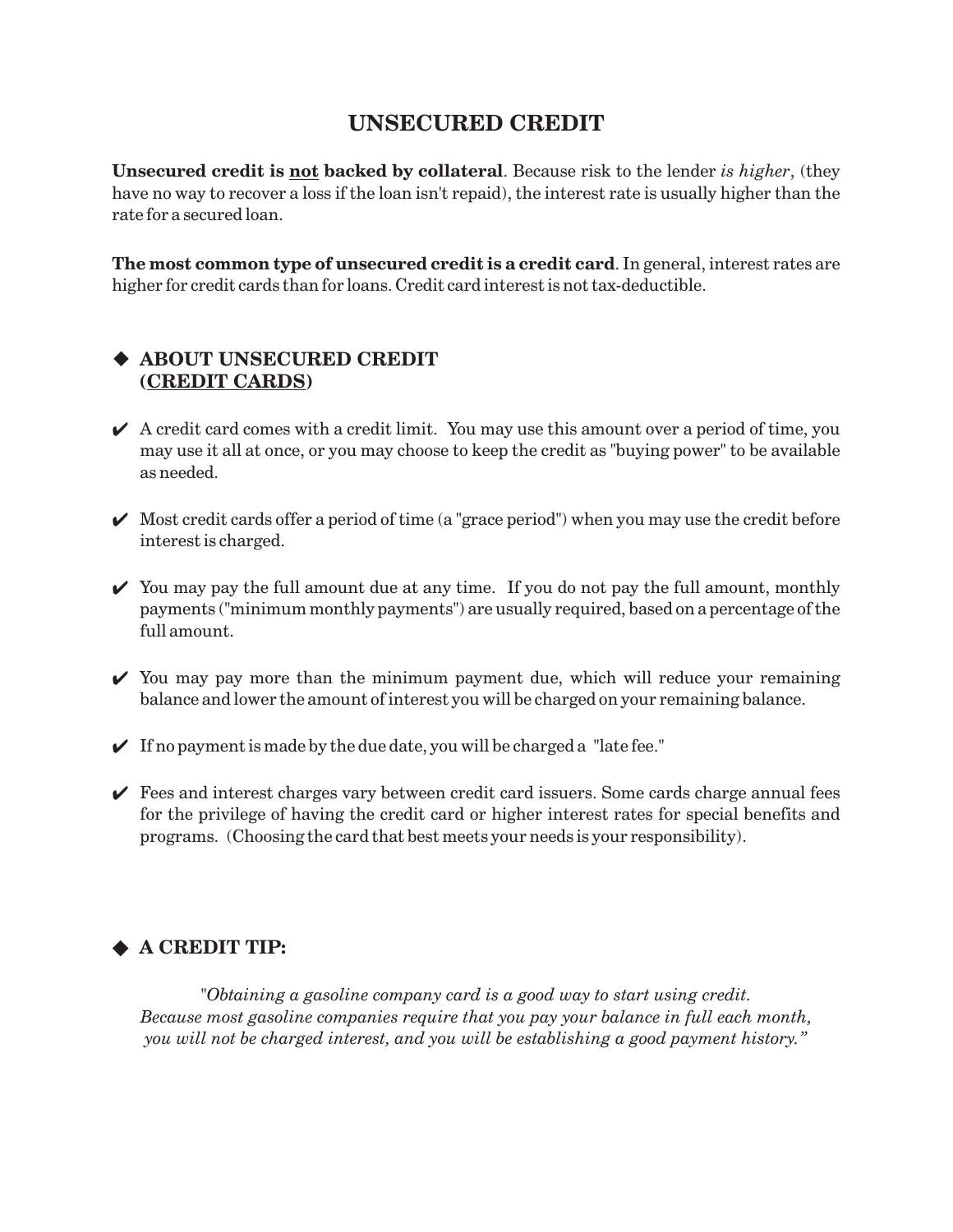## **YOUR CREDIT REPORT**

When you use credit or borrow money, your payment information may be reported to one or more of three national credit bureaus. Credit bureaus use this information to create a credit report (or credit history) about you. The three major credit bureaus are:

- 1. Equifax (800) 685-5000
- 2. Experian (888) 397-3742
- 3. Trans Union (800) 888-4213
- Only people with legitimate business need may obtain a copy of your credit report.
- When you apply for a loan, request more credit, or apply to rent an apartment, a credit report will be requested from a credit bureau.
- When you apply for a job, an employer may obtain a copy of your credit report -- but only if you give them permission in writing to do so.
- You may pay a small fee and obtain a copy of your credit report at any time. As of 2004, you may request a free credit report annually from each bureau.
- By law, if you are denied credit because of information in your credit report, you must be told the reason for denial. Within 60 days of being denied credit, you are entitled to a free copy of your credit report.
- Negative information remains on your credit report for seven years, bankruptcy remains on your report for ten years, positive information remains on your report forever.
- $\clubsuit$  If you report an error on your credit report, the credit bureau has 30 days (as a rule) to correct the information. Remember, accurate information cannot be removed from your report.

## **TAKE CARE OF YOUR CREDIT**

Seven years is a long time to have negative information on your credit report, and it is often difficult to re-establish credit. Choosing credit tools that best fit your needs and maintaining a good record of repayment is important.

> *"A good credit report can open doors for you. A bad credit report can close them. It's that simple and that important."*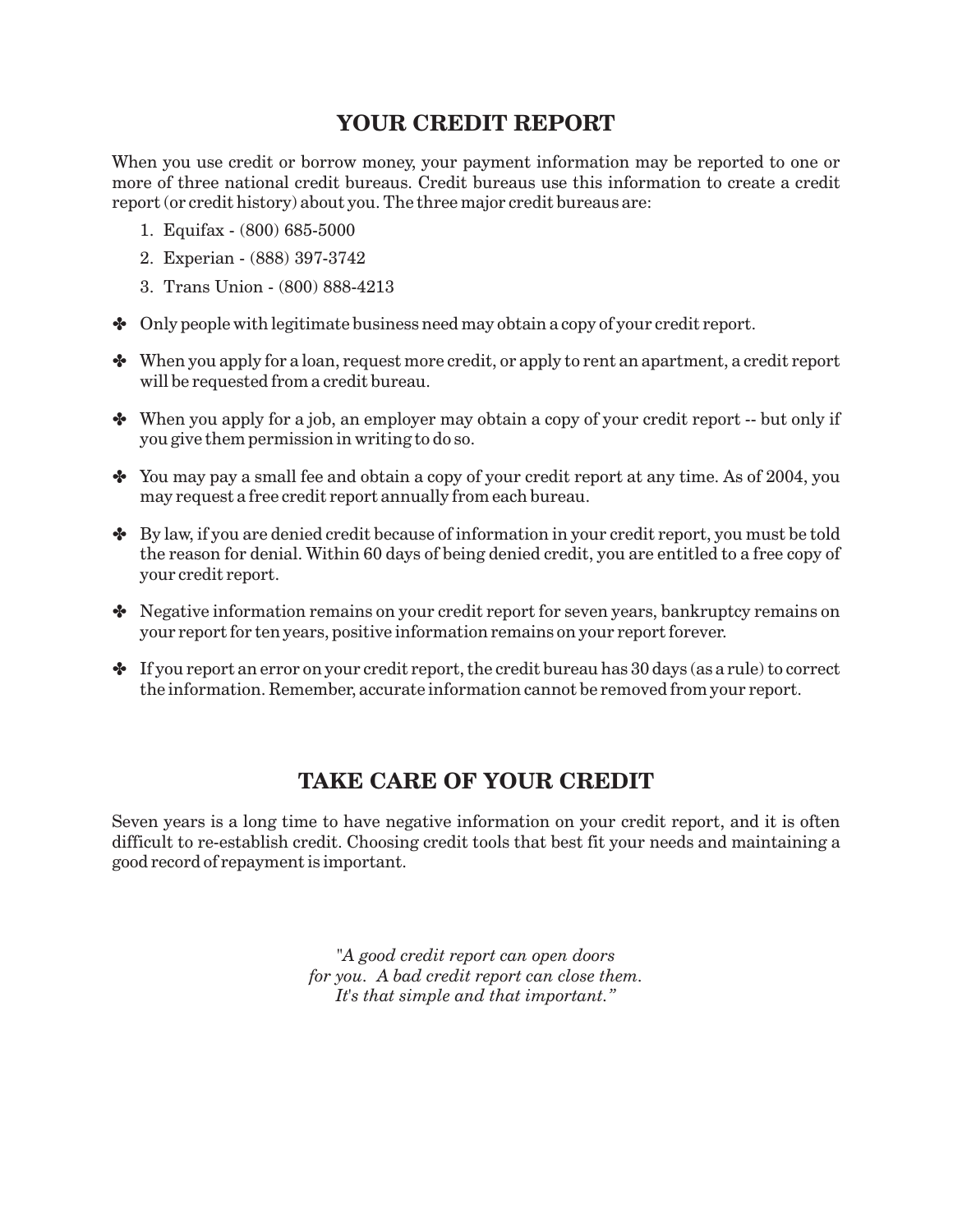## **WARNING SIGNS**

The following types of behavior are warning signs that you are not managing your debt responsibly:

- $\heartsuit$  Making only minimum payments.
- $\Rightarrow$  Paying rent or mortgage late.
- $\heartsuit$  Using money from one lender to pay another.
- $\heartsuit$  More than 20% of your paycheck is used for paying charge cards.
- $\heartsuit$  Using cash advances or pay day loans.
- $\Rightarrow$  Applying for or accepting new credit cards because the credit limits on your existing cards have been exhausted.
- $\heartsuit$  Transferring balances to new accounts to avoid paying off debt.

## **TAKE CONTROL**

If your financial life is getting out of control you could benefit from professional advice and counseling.

- $\mathcal Y$  Talk to your local banker about managing your money and reducing debt.
- $\mathcal V$  Remember that most creditors are almost always willing to work out alternate payment plans, especially in emergency situations such as job loss or major illness.
- $\mathcal V$  Be wary of anyone who claims they can "fix" your credit for you. Accurate information can not be removed from credit reports. Use only reputable organizations as recommended by a trusted source.

*"Remember, your goal is financial security and peace of mind."*

## **PERSONAL FINANCES QUIZ**

Take our quiz to see how well you are managing your credit and personal finances.

- Never (0 points)
- Sometimes (1 point)

| - Frequently (2 points)                                                                     | Points |
|---------------------------------------------------------------------------------------------|--------|
| 1. I set goals and make plans to save for large purchases I want to make.                   |        |
| 2. I have a budget that I follow closely.                                                   |        |
| 3. I save a fixed percentage of my salary every paycheck.                                   |        |
| 4. I increase my savings when I receive a raise.                                            |        |
| 5. I pay off my credit card balances each month.                                            |        |
| 6. I keep track of how I spend the cash I withdraw from the ATM.                            |        |
| 7. I reconcile my monthly checking account statements.                                      |        |
| 8. I have automatic payroll deductions from my paycheck to a savings or retirement account. |        |
| 9. I reconcile my monthly charge card statements.                                           |        |
| 10. I pay all my bills on time and avoid paying late fees.                                  |        |
| <b>Total Points</b>                                                                         |        |

Check your score.